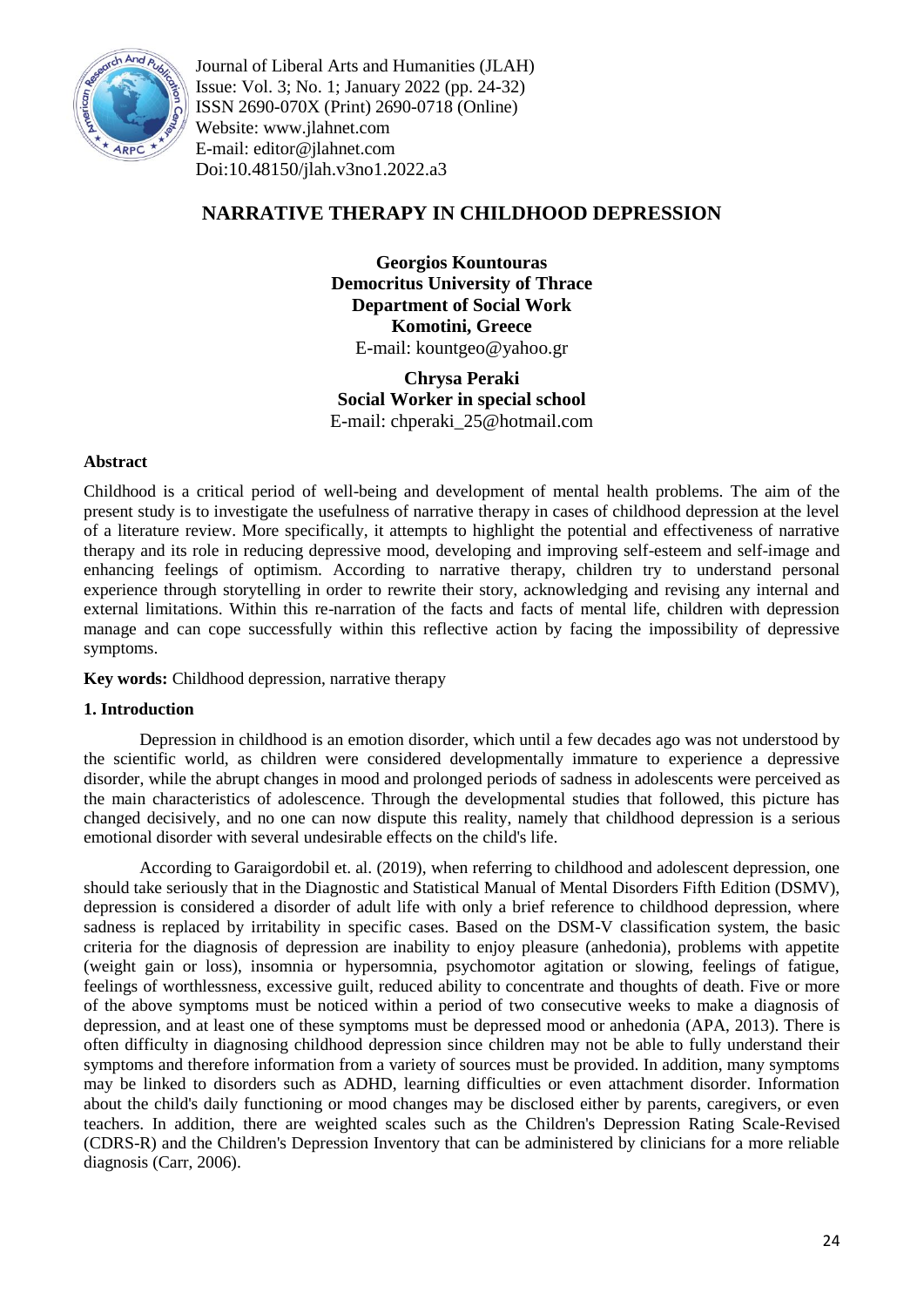Mullen (2019) argues that usually in children between 3-8 years of age depression presents with masked symptoms. They often complain of physical pain, are more irritable, show fewer signs of depression, have anxiety and behavioural problems. As they progress into adolescence and adulthood, the symptomatology more closely matches that described in the DSM-V. There is also less hypersomnia and more fluctuations in weight and appetite than in adults. The clinical symptoms of childhood depression are agerelated, and more specifically, at the ages 3 to 5, difficulties in expressing emotions, reduced desire to play, suicidal thoughts and feelings of worthlessness are reported. At the age of 6 to 8 years difficulty in expressing emotions, increased physical pain, crying outbursts, shouting, unexplained irritability, observed anhedonia may be observed. In children aged 9 to 12 years, low self-confidence, hopelessness, feelings of flight and fear of death are observed. Finally, at ages 13 to 18, symptoms of increased irritability, impulsivity and behavioural changes such as low school performance, sleep and appetite disturbance and suicidality similar to adults (Cummings, Caporino & Kendall, 2014).

#### **2. Prevalence and differential diagnosis of depression in children**

Depression in childhood is not a rare disorder. Epidemiological studies vary depending on the assessment tools and methods used. Depression is more common in adolescents than in pre-adolescence, with higher rates found in adolescent girls, while in pre-adolescence boys have higher rates of depression. Major Depressive Disorder occurs at a rate of less than 1% in preschool children, 2% - 8% in school-aged children (6 -12 years) and 5% - 6% in adolescents (13 -18 years) (Kerig et. Al., 2012). Girls have 1.5 to 3 times higher rates of depression than boys by early adolescence (APA, 2013). The World Health Organization on the prevalence of childhood depression in the general population, states that 2% to 4% of children suffer from depression. This percentage increases with age, reaching about 13% for children as young as 10 years of age and about 20% - 30% for people in late adolescence and post-adolescence. It is also estimated that about 1 in 5 children referred to child psychiatric departments have depressive symptoms (Bernaras, 2019).

Clinical studies on depression in young people confirm that this emotional disorder is often a chronic and recurrent condition and although most episodes resolve within a year, there is a high risk of recurrence of depression, and 50-70% of cases may experience at least one more episode within five years (Dunn & Goodyer, 2006). In terms of gender differences, as noted above, these are not significant in childhood, unlike in adolescence, where rates are higher in girls than boys and are similar to rates of depression in adults. This difference is even observed between discrete epidemiological and clinical samples in different evaluation methods. Therefore, it is likely to be due to help-seeking, but may also be more closely associated with hormonal changes in girls (Hyde et al., 2008).

In terms of differential diagnosis of the disorder, childhood depression often presents some common symptoms and coexists with a variety of other psychological disorders, leading to diagnostic errors and possibly the prescription of inappropriate treatment. This means that childhood depression is often characterised by comorbidity. The literature related to the differential diagnosis of childhood depression takes particular care to examine the similarities and differences between depression and co-occurring disorders such as anxiety disorders, conduct disorders and attention deficit/hyperactivity disorder (Allen-Meares, 2003).

In studies conducted among school-aged children (Hazel et al., 2000), approximately two-thirds of children with depression were found to have at least one other psychiatric disorder, while a proportion of over 10% were found to have two or more co-occurring psychiatric disorders. Overlap with other psychiatric disorders, such as Attention Deficit/Hyperactivity Disorder (ADHD), Oppositional Defiant Disorder (ODD) and Conduct Disorder (CD), are common co-occurring disorders, as are other emotional disorders and anxiety disorders. In preschool samples, comorbidity rates are even higher, and three out of four depressed preschool children reported having other psychological disorders The comorbidity of depression and Attention Deficit/Hyperactivity Disorder (ADHD) is the most common in children with depression, with Oppositional Defiant Disorder (ODD), Conduct Disorder and anxiety disorders following, with substance use disorders, enuresis/attention-deficit disorder and separation anxiety disorder.

#### **3. Causes and treatment**

Understanding the pathogenesis of childhood depression is a challenging task as environmental and genetic factors are involved in its development. Although there are some assessments as well as diagnostic criteria, the clinical manifestations of depression have a wide range, making its diagnosis a huge challenge. Besides, there can be a misdiagnosis, given its co-existence with other disorders, making it necessary to develop individual diagnoses. Childhood depression can be the result of a variety of factors. Physical health is an indicator of good or poor mental health.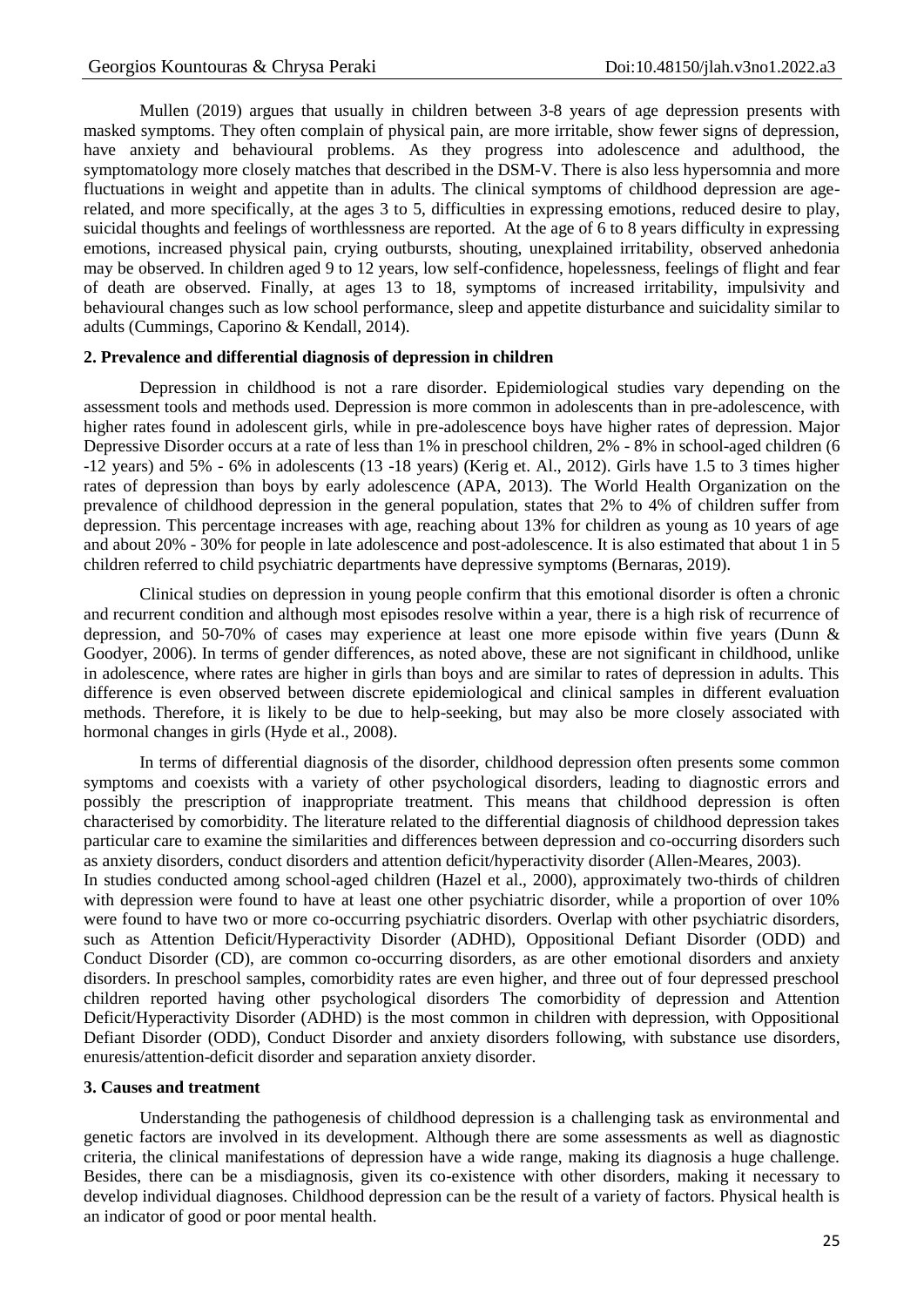Children with chronic or serious medical conditions, as well as children with an increased body mass index, are more likely to experience depression. Another factor is stressful events, such as sudden changes in different areas of a child's life, which can increase the risk of depression. The family environment is an important component of a child's mental health, as a chaotic, stressful or abusive home life can put a child at greater risk for a depressive disorder. Finally, children who have family members with mood disorders are more likely to develop depression at a young age (Nelson, Barnard & Cain, 2003).

A large body of studies in both adults and adolescents and school- and preschool-aged children demonstrate the fact that a family history of depression, as well as exposure to stressful life events, are the strongest risk factors for depression. The incidence of depression is three to four times higher in children of depressed parents (Kountouras, 2020). Hereditary factors are partly responsible for these effects, although genome-wide association studies have not yet identified clear gene variants associated with depression. This may be because genes associated with depressive disorder operate in more complex ways that cannot yet be understood, or because the best possible genetic research strategies have not been used (Thapar et al., 2012). Adverse experiences in childhood, in particular, are risk factors for depressive disorder.

Psychosocial factors play an important role in the development of depression in children with several studies suggesting that this risk is increased in environments where the mother has experienced depression (Tully, et al., 2008), which increases anxiety in both children and parents, who become more distant with negative attitudes and behaviours. It is important to note that child abuse (physical/emotional) and neglect, bullying and maltreatment are associated with an increased risk of depression in both childhood and adulthood (Infurna et al., 2015). The aforementioned family behaviours reinforce feelings of hopelessness in their members increasing the chance of depression in children.

Treatment options for children with depression are similar to those for adults. They include psychotherapy and medication. The clinician may suggest psychotherapy first and then consider antidepressant medication as an additional option if symptoms are severe or if there is no significant improvement with psychotherapy alone. Several studies report that a combination of psychotherapy and medication is the most effective method for successfully treating childhood depression (Taylor, 2011).

The American Academy of Child and Adolescent Psychiatry states that psychotherapy is a component of treatment for childhood depression with a particular emphasis on cognitive and interpersonal therapy (CBT), which, as it says, has been shown to be quite effective in treating childhood depression. CBT usually consists of behavioural activation techniques and methods to increase coping skills, improve communication and peer relationships, and combat negative thought patterns and emotion regulation (David-Ferdon & Kaslow, 2008).

In contrast, interpersonal therapy generally focuses on adjustment, change, personal roles and the formation of interpersonal relationships (Weisz, McCarty & Valeri, 2006). It is important that the treatment regimens chosen be appropriate to the child's developmental level, difficulties encountered, degree of cooperation with the family, and more. In any case, alongside any form of therapeutic intervention, it is important to support the family in psychoeducation to answer questions and provide guidance on attitudes and how members can be close to the child (Lopes et al., 2014).

#### **4. Talking about narrative therapy**

Narrative therapy was originally developed by White & Epston (1990), during the period 1970-1980, with the basic consideration that through the stories told by subjects during therapy, they express the meaning they attach to the interpretation of their life experiences (Nylund & Nylund, 2003). Their problems are objectified and separated so that they do not see themselves as a problem but as something separate from the problem and once this happens, the individual has the opportunity for a change (White & Epson, 1990). In a respectful and non-judgmental way, narrative therapy argues that people are experts in their own lives therefore they have the appropriate skills and ability to reduce the impact of problems in their lives (Carey & Russell, 2004). Furthermore, narrative therapy has the basic idea that all people are born into stories and these stories shape their social reality (Combs & Freedman, 2004) and that a person's culture influences and acts as a therapeutic mechanism. Parry & Doan (1994) consider Freud to be the first narrative therapist, as it was he who began listening to his analysands' stories when they described their experiences, which were usually provided through the words of their parents.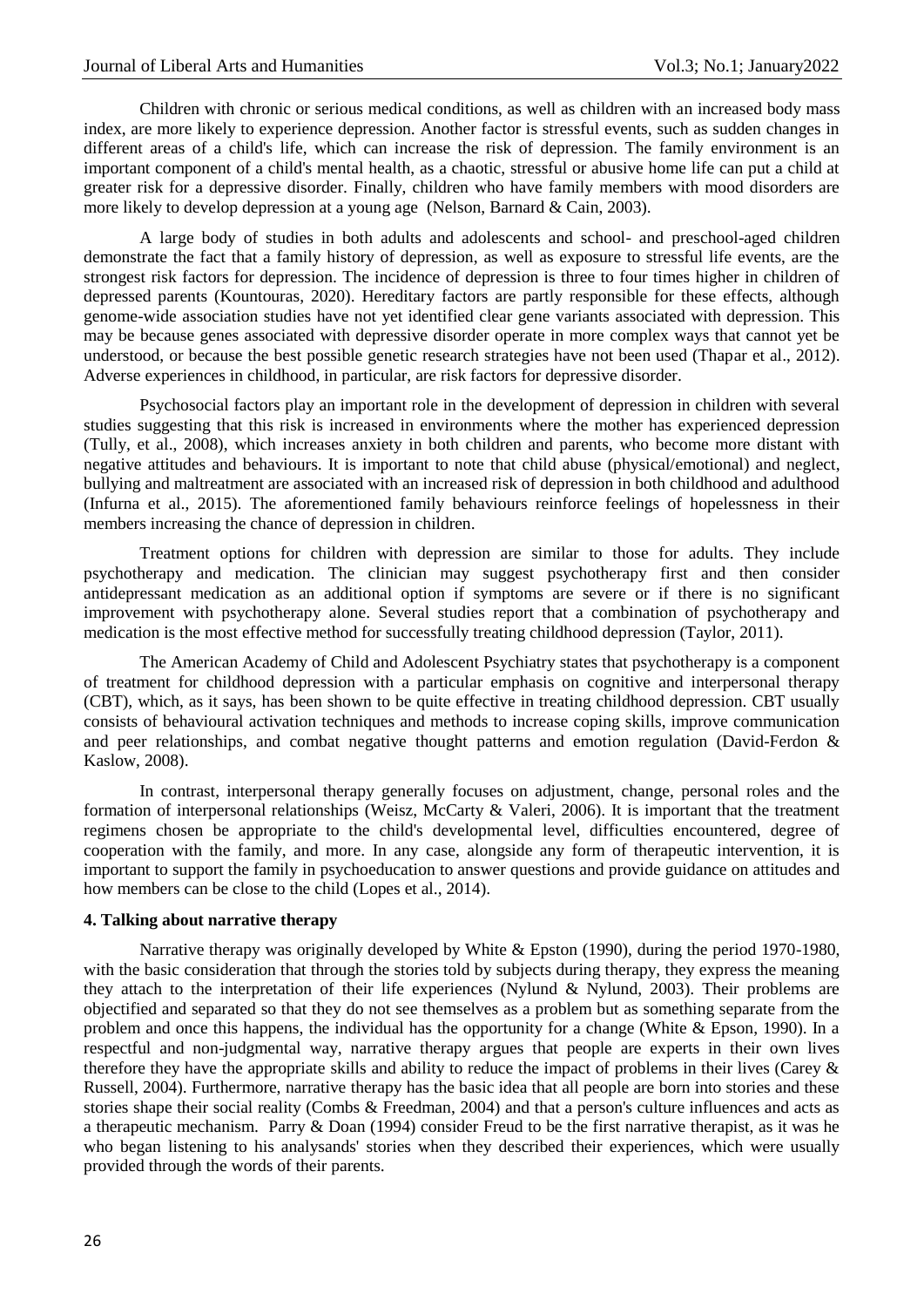According to the theory of structuralism, which was the basis for the development of narrative therapy, one cannot know the truth unless one reaches beneath the surface, into latent reality. Therapists who apply structuralist thinking are led to therapeutic practices such as observation, analysis, comparison, evaluation, diagnosis, and also counseling and education (Young, 2008). According to Abels & Abels (2001), narrative therapy, with its emergence in the constructivist movement, helped to deconstruct privileged approaches to help, as it minimized the role of the therapist as an expert, since it recognized that no matter how aware the therapist is, he or she cannot know exactly the meaning of the problem for the client.

From the perspective of narrative therapy, when people consult therapists they tell stories. In doing so, they connect events and everyday life experiences into sequences that unfold through time according to a theme or meaning influenced by the larger cultural context. People perceive their stories as 'absolutely' true and unchanging and so over time and repetition these stories become reality for those who created them. These stories have the effect of influencing the clients' sense of identity and the options available to them in solving their problems. The process of identifying one's identity through storytelling is the first step in escaping from the oppression and control of one's problems (Duvall & Berres, 2011).

The role of the therapist in the application of narrative therapy is that of a partner and active mediator. During narrative therapy, the therapist listens to the stories of his/her clients and his/her main task is to help them construct a different story. Similarly, the role of the therapist is crucial since he and only he is seen as the only "expert" in his life. Narrative therapists treat the session as a conversation, a conversation designed to help the therapist. This means that as few questions as possible are asked during the first session. The language used by therapists is of great importance. For example, the therapist might say that "depression has invaded your life" rather than "you are depressed" or that "you have been affected by anxiety" rather than "you are anxious" (Payne, 2015). The therapist then uses various therapeutic tools such as mapping, externalizing the problem, and others to try to free the person from resistance, fears, and various other personal difficulties to create a sense of release from their problems without the fear of losing a sense of personal control. This results in the therapist drawing on the narration of the stories, remembering ways in which he/she has successfully dealt with his problems in the past, focusing on his/her ability to cope with difficulties on his own. The relationship that is formed during narrative therapy between the therapist and the person is an equal relationship, without roles of omnipotence, authority or imposition. In this therapeutic endeavor the relationship between the two is active and collaborative with the main concern being to bring out the strengths of the person in therapy through a powerful look into the future (Slasberg & Beresford, 2017).

Narrative therapy focuses on how the process of storytelling affects the organisation of the individual's experience, knowledge and behaviour. Problems emerge as autobiographical narratives but are limited to the difficult parts rather than the opportunities that arise through them. The therapist engages the client in the process of rewriting these narratives through three phases. The deconstruction phase, where the central aim is to understand the problem in its context, circumstances, effects and influence on the person's life, in an attempt to separate the problem from the person, mainly through externalization. Once an individual perceives the problem as something separate from his or her own identity, then the conditions for a change are created. This change may mean either modifying the individual's behaviour, or resisting or negotiating one's relationship with the problem.

In the second phase, that of rewriting, the aim is to extend the narrative treatment to experiences that do not fall within the problematic narrative and that gradually create a different biographical narrative. These new narrative elements, called unique effects, are explored and contribute to a reassessment of the therapist's story and significant others in his or her life.

In the third and final phase of the treatment, that of termination, the goal is to integrate the alternative autobiographical narrative and adapt it to the network of sociocultural discourses and practices. White and Epston extended the framework of the theory by allowing individuals to include their cultural, social and political experiences, thus making sense of change beyond the self and within these broader contexts (Etchison & Kleist, 2000; Saltzburg, 2007).

## **5. Narrative therapy and children with depression**

Stories have the power to reconstruct and transfer experiences, but most importantly of all, through them, and especially through the stories one tells about oneself, one can shape oneself. Every story a child tells is a portrait of the self, it is a medium through which the child can look at it, change it, refer to it and think about it in different ways.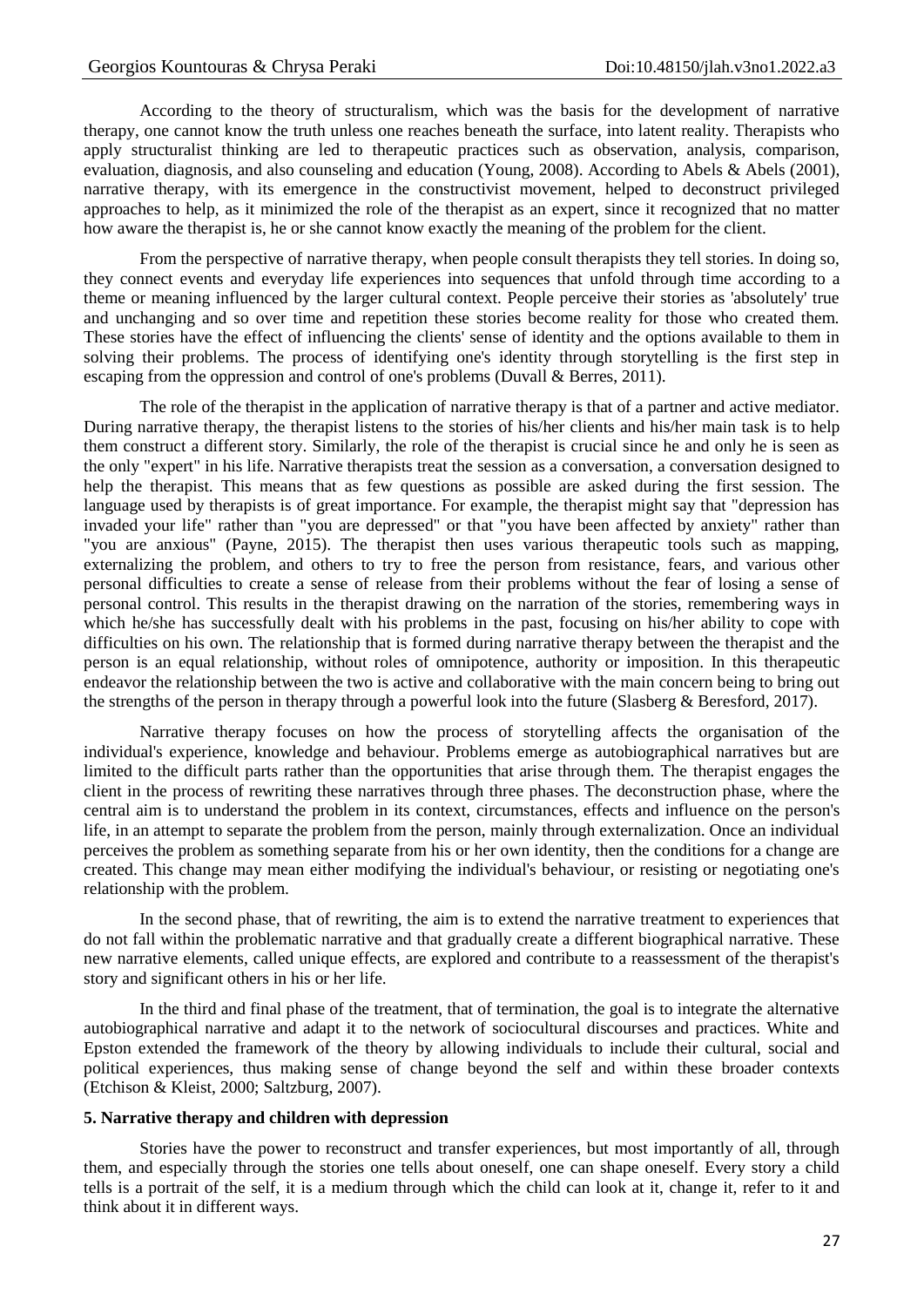However, the same portrait can also be used by others to better understand the child telling the story. Storytelling is a way for the child to gain the control and power that is missing in their life and gain empathy for the characters they include in their narrative. In this context, the narrative therapist collaborates and constructs with the child various stories drawn from the child's thoughts and daily life (Cattanach, 2008).

It is often difficult for the child to say how they feel about an adult who has harmed them because it is likely that other influential adults such as a parent, teacher etc. may express a different opinion about whether or not this event happened or whether it is the product of a misperception. But when the child's story is heard and acknowledged, the child is empowered. If the child and therapist co-create a narrative through the therapeutic relationship, then the child can "use" the therapist to be heard and discover alternative stories within a safe therapeutic context. It is often observed that children have low, possibly, motivation for therapy and so creating a therapeutic relationship can prove to be a difficult task. And although not all theoretical models of intervention emphasize the creation of a strong therapeutic relationship, the cooperation and motivation of the patient to participate in the therapeutic process is essential. The therapist and the child build a relationship so that the child can develop a personal and social identity, seeking stories to tell about themselves and the world.

The therapist draws information about each child through his or her needs, conflicts and stressors in life and then begins to create stories in which the heroes have the same problems as each child. The story is designed so that the hero finds new ways to overcome their problems (Rahmania & Moheba, 2010).

Narrative therapy provides children with the opportunity to develop their skills and be ready for any change needed to manage their problem in a constructive way.

Current scientific knowledge states that storytelling requires certain skills that are not fully developed in early childhood. Autobiographical memory develops over time. Infants and young children process and retain information, but events that occur before the age of two or three years cannot be recalled through narrative. Some traumatic events can be recalled in memory even in early childhood and some memories may be extremely accurate. Research has shown that very young children aged 2-5 years, who cannot express narratives coherently, can recall some memories in fragments, which are nevertheless accurate and correct even when the traumatic events occurred some time ago. Also, misperceptions and memory loss were observed in histories with incidents of violence. However, treatment with memory restoration techniques involving discussion of the traumatic event and its aftermath appeared to improve memory in older children (Schauer et al., 2004).

Jalali et al. (2019), stresses that although depression and anxiety in childhood are seen as two different disorders, there is often comorbidity. That is, quite often depression in children and adolescents is accompanied by severe symptoms of anxiety. Children cannot express their feelings accurately because their ability to abstract thinking is not fully developed. Thus, by having difficulty expressing their emotions and repressing them, they put their mental health at risk. Therapies such as play therapy help the child to express themselves through different means (Bratton et al., 2005). Narrative therapy for children is a type of therapy using play. Narrative therapy does not directly aim to reduce symptoms, but instead, it focuses on changing the child suffering from depression in relation to the problem and enables them to change dominant narratives about themselves and their problem. Thus, the main goal of narrative therapy for the child with depression is for the child with depression to experience a general sense of closeness to themselves and to the problem (Combs & Freedman, 2012)

Narrative therapy, therefore, helps children with depression as it highlights some of the alternative stories that are also present in their lives. These are what are referred to in narrative therapy as preferred or alternative stories and involve events, moments, thoughts, intentions, which contrast with the dominant narratives that the child adopts about their life as they are outside the domain of the problematic story (Beaudoin, 2005). Through the rearticulation of these stories, the child (perhaps for the first time) recognizes the skills and abilities he or she has already used in the past to solve difficulties, which he or she has either forgotten or overlooked because of the dominance of problems in his or her life. So by discovering these stories with the help of the specialist, they are reinterpreted and in this way a promising outlook for the future is created for the child with depression, a future that provides satisfaction, hope and strength. Narrative therapists working with children with depression ground their work in social constructivist and meta-structural theory and are challenged to highlight how the power of stories shapes people's identities and ultimately their own lives.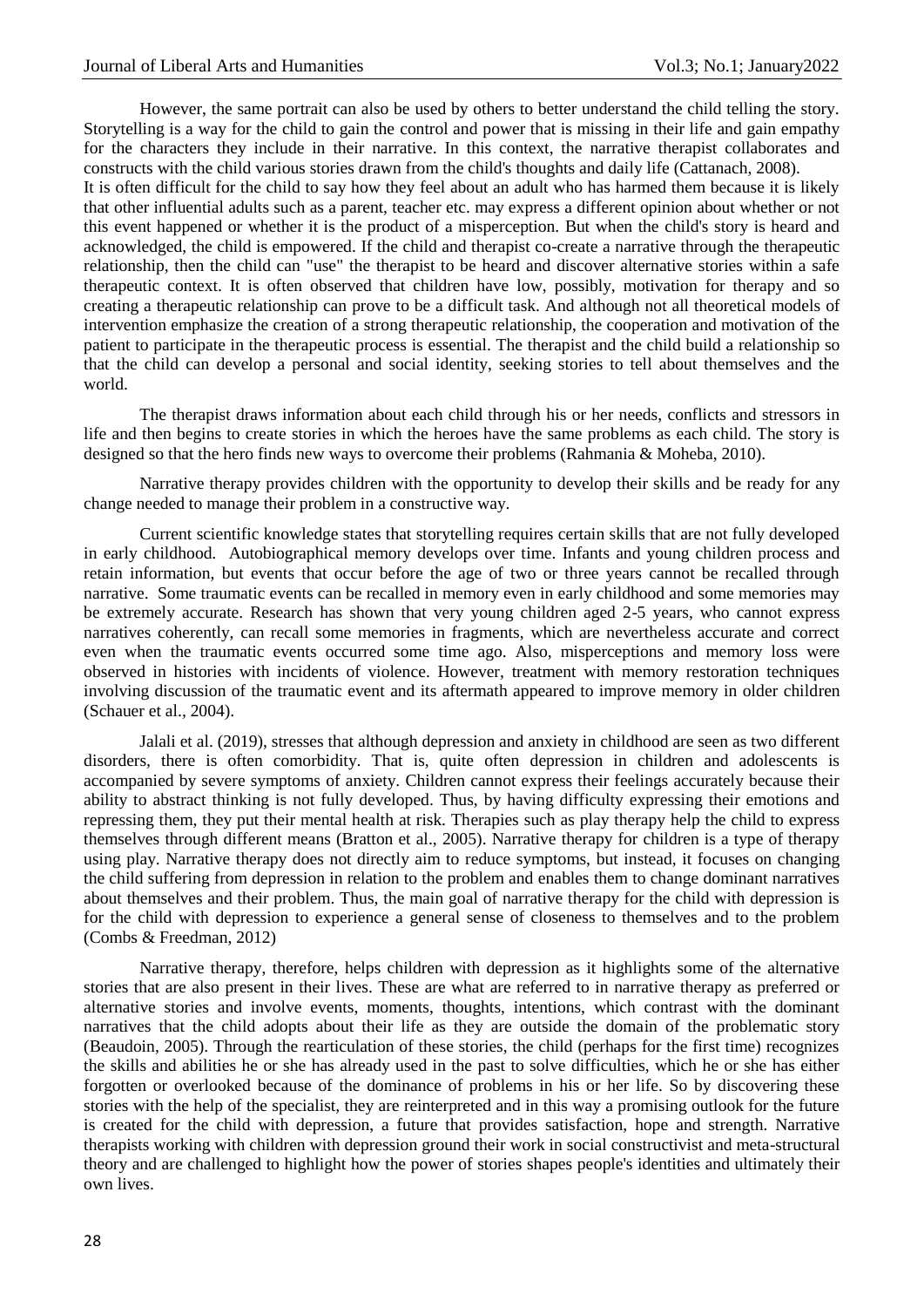Since children often need more help to process their experiences, narrative therapy makes use of lifeline exercise when appropriate (Schauer et al., 2004). A rope is used to represent the child's life-line. Also, flowers are used to mark positive experiences along the rope, while stones are used to mark negative and traumatic experiences. Children recreate their life line and make a drawing of it. They are encouraged to name the events for which they place an object (flower or stone), for example "when we had to leave home", or "death of uncle" and the therapist writes the title. In subsequent sessions the therapist can use the drawing for explanatory purposes. At the end of the session, children are encouraged to unwind some of the unused part of the rope and discuss their future fears and hopes.

One approach for children in the context of narrative therapy is "The Tree of Life". The concept of the tree of life is very simple, as it is a visual metaphor in which a tree represents the child's life and the elements that make up the tree are the past, present and future. By pointing out these parts, the child not only begins to discover (or rediscover) aspects of themselves that were shaped by the past, but can begin to actively cultivate their tree so that it reflects the kind of person they want to become, changing attitudes, beliefs and values that are dysfunctional in their lives as well. The stories of the child's life are the events that the child chooses to highlight, discovering alternative paths from his or her past, which in turn create new horizons in his or her future (Jacobs, 2018).

Lock (2016) in her study of narrative approaches focuses on the Tree of Life, which is ultimately used as a narrative tool created to help vulnerable children to rewrite their life story, as discussed above. The Tree of Life uses metaphors and questions that encourage them to tell stories that empower them, but also to hear stories of hope and strength. This intervention uses principles from solution-finding-based therapeutic approaches and principles that go back to narrative therapy, such as the client being the sole expert on their life, identifying their strengths.

The key features of the Tree of Life have been adapted to incorporate narrative therapy approaches. The therapy consists of four parts. In the first part, the therapist asks the child/children to draw a tree. In this the roots symbolize the child/children's origin, family, ancestors and culture. The trunk represents skills and memories, the leaves represent wishes, wishes and dreams for the future and the important people in their lives, and finally the fruits symbolize gifts from significant others. At the same time as drawing, the child is invited to discuss all of the above and talk about their difficult experiences, but also to retell their story through a new perspective, as during the narrative an effort is made to bring out all the strengths, overcome obstacles and the narrative ends up with a hopeful story. In the second part, the forest of life is presented, where a discussion takes place about the children's other trees, comparisons are made where the trees are similar and the narratives converge. In the third part, called «when the storm comes," the metaphor of the tree facing storms and dangers is presented and analyzed in a parable about the difficulties the children face in their own lives. The fourth and final part is that of closure.

Research demonstrates that the Tree of Life is an effective psychosocial approach in cases of childhood depression, as it can be an effective tool to help children and inform and support the people who are related to them and their problem. Furthermore, research shows that in addition to the positive effects it has with children, it can also be used with those who are difficult to reach, as it helps to create a safe place to manage feelings and experiences, to feel valued and that one is respected and understood. In addition, the Tree of Life is a flexible psychosocial narrative approach for children and young people, as it can be used both as an assessment tool and as an intervention strategy. Finally, due to the diversity of modern societies, people and especially children, deserve an opportunity to create their preferred autobiographical narratives and gain the capacity for reflection to create meaning and their own identity as well (Lock, 2016).

Several studies show encouraging results regarding the application of narrative therapy in children with depression. Some studies focus on the main phases of the treatment and more specifically, externalizing the problem, assessment by the therapist and rewriting the story. In relation to all of these, the treatment was shown to be effective in reducing symptoms of depression, delinquency, improving body image perception and general psychological recovery in children with depression. Other studies have reported the benefits of treatment for depressed adolescents with depression who are substance abusers and their families, alcoholics, and improvement in aggressive behaviors (Hammer et al., 2012). In these studies it was shown that individual as well as group narrative therapy reduced the level of depression and anxiety in children and in most cases improved their quality of life.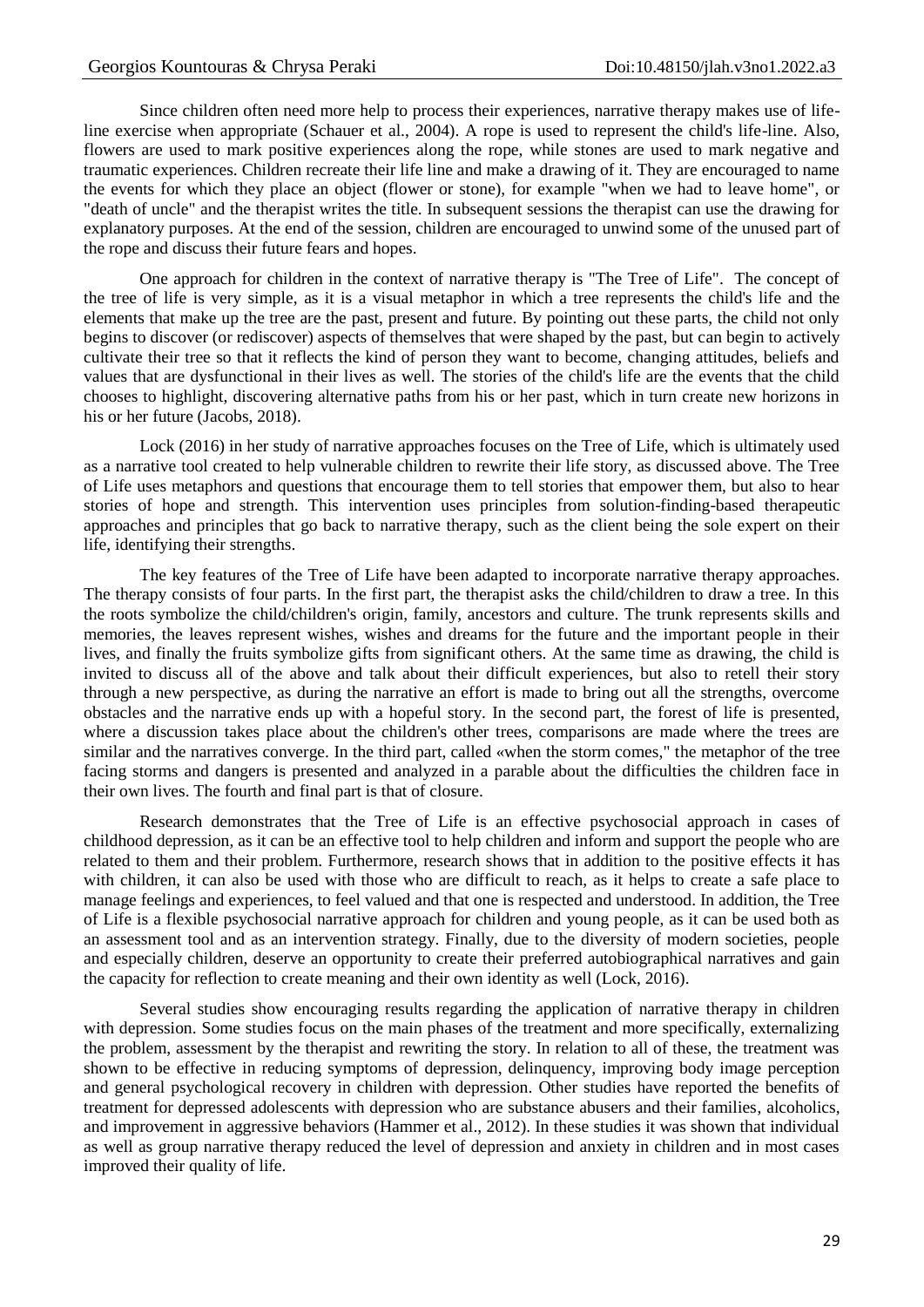A study by Jalali et al. (2019) reflected the effectiveness of narrative group therapy, in reducing depression and anxiety in children with incarcerated parents. Eighty-five children with incarcerated parents were selected and randomly assigned to the experimental and control groups. The experimental group attended narrative group therapy, while the control group did not. Findings showed that children who participated in narrative therapy groups had significant reductions in anxiety and depression. These interventions focused on many areas of children's lives that are associated with the onset of depression and other mental health problems. In particular, the focus on developing communication and empathy skills significantly enhanced the children's self-esteem levels which was instrumental in reducing their anxiety about the future. Furthermore, the children were able to cope with everyday problems by thinking of new solutions. Still, they learned ways to manage their anger. Finally, these children were able to recognize the emotions of the protagonists who took part in each story and identified with the characters who faced problems similar to their own, which in resulted reducing depressive feelings. It seems that in research by Schauer, Neuner, Elbert (2011) a narrative therapy is also quite effective in improving self-confidence, school performance and adaptation to new environments in children who are experiencing depressive feelings.

#### **6. Discussion**

Narrative therapy is a worldview and a way of life. People who are attracted to narrative modes of therapeutic work tend to be more interested in meaning than in facts, more interested in complexity and multiple possibilities than in standardization and uniformity. Narratives organize human experience by integrating it into a coherent and continuous story-like structure. An illness can pose a serious threat to a person; it can dramatically change the ways in which they perceive themselves, their illness and the world around them. This is where we encounter childhood depression, which is a growing global disorder affecting children. Due to children's difficulty in expressing their feelings, often the problem of depression at these ages is overlooked and no attempt is made to provide therapeutic intervention. In cases where help is sought, one can choose between several therapeutic interventions and follow the one that suits best. One of these is narrative therapy, which separates the individual from his or her problem. Through narrative therapy, people redefine meaning in dysfunctional stories, which helps form a new identity for them. The application of narrative therapy in cases of children with depression is increasingly being used. This is because it does not seek to transform the child through therapy, but aims to transform the effects of the problem that has led to the onset of depression. According to various studies, narrative therapy is quite effective and is often chosen for cases of childhood depression (Weber et al., 2006).

#### **Reference**

- Abels, P., & Abels, S. (2001). Understanding Narrative Therapy: A Guidebook for the Social Worker. New York: Springer.
- Allen-Meares, P., Colarossi, L., Oyserman, D., & DeRoos, Y. (2003). Assessing Depression in Childhood and Adolescence: A Guide for Social Work Practice. Child and Adolescent Social Work Journal, 20, 5– 20.

American Psychiatric Association. (2013). Diagnostic and statistical manual of mental disorders (5th ed.).

- Beaudoin, M. N. (2005). Agency and choice in the face of trauma: A narrative therapy map. Journal of Systemic Therapies, 24, 32–50.
- Bernaras, E., Jaureguizar, J., & Garaigordobil, M. (2019). Child and Adolescent Depression: A Review of Theories, Evaluation Instruments, Prevention Programs, and Treatments. Frontiers in psychology, 10, 543.
- Bratton, S., Ray, D., Rhine, T., & Jones, L. (2005). The Efficacy of Play Therapy with Children: A Meta-Analytic Review of Treatment Outcomes. Professional Psychology: Research and Practice, 36, 376– 390.
- Carey, M., & Russell, S (2004) Narrative Therapy: Responding to Your Questions. Adelaide, Australia: Dulwich Centre Publications.
- Carr, A. (2006). Child and Adolescent Clinical Psychology. A Contextual Approach. London: Routledge.

Cattanach, A. (2008). Narrative Approaches in Play with Children. London: Kingsley.

- Combs, G., & Freedman, J. (2012) Narrative, poststructuralism, and social justice. The Counseling Psychologist, 40, 1033–1060.
- Combs, G., & Freedman, J. (2012). Narrative, poststructuralism, and social justice: current practices in narrative therapy. The Counseling Psychologist, 40, 1033–1060.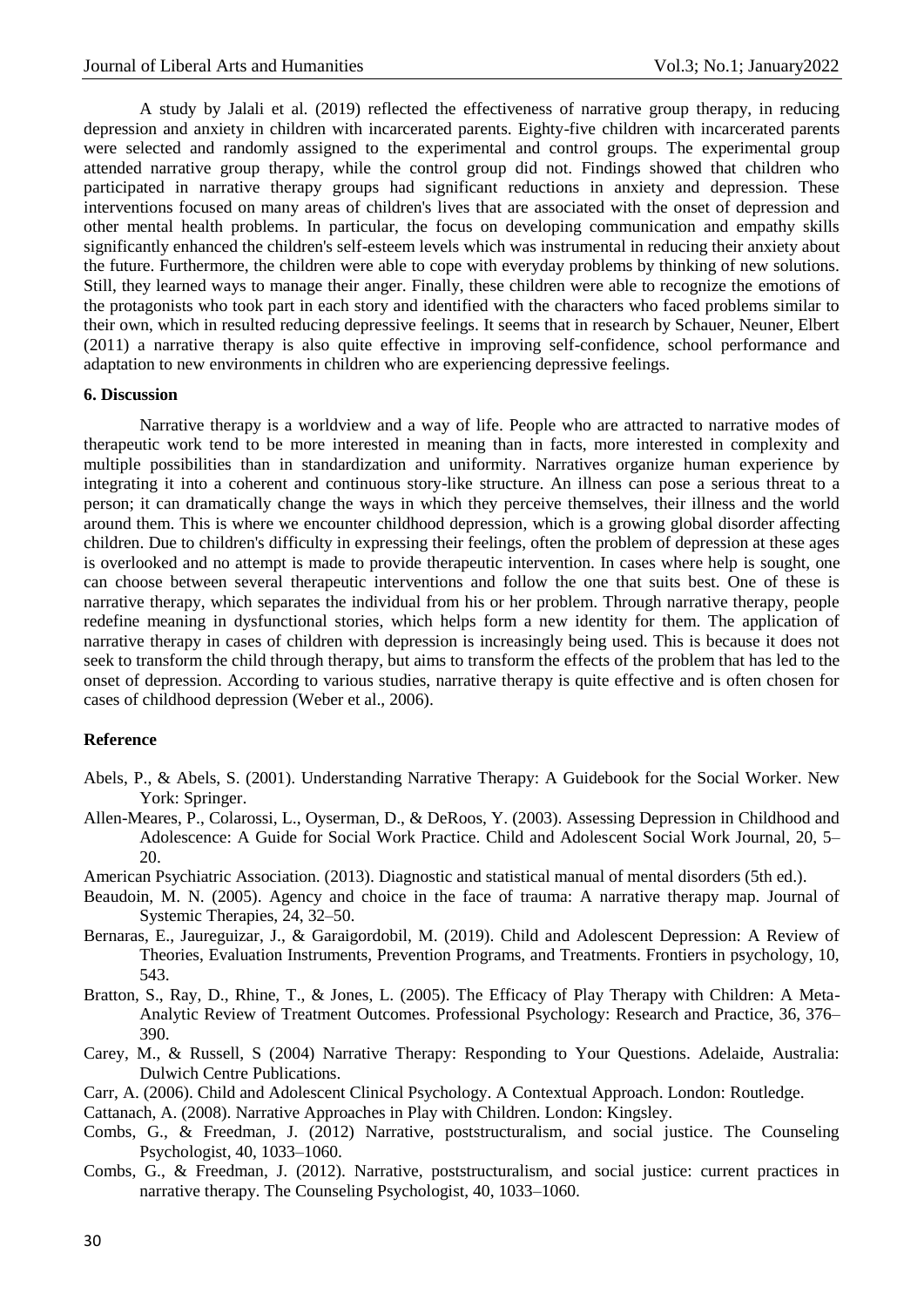- Cummings, C. M., Caporino, N. E., & Kendall, P. C. (2014). Comorbidity of Anxiety and Depression in Children and Adolescents: 20 Years after. Psychological Bulletin, 140, 816-845.
- David-Ferdon, C. & Kaslow, N.J. (2008) Evidence-based psychosocial treatments for child and adolescent depression. Journal of Clinical Child & Adolescent Psychology, 37, 62-104.
- Dunn, V. Goodyer, I. (2006). Longitudinal investigation into childhood- and adolescence-onset depression: psychiatric outcome in early adulthood. British Journal of Psychiatry, 118, 216-222.
- Duvall, J., & Béres, L. (2011). Innovations in narrative therapy: Connecting practice, training, and research. New York: Norton.
- Etchison, M., & Kleist, D. (2000). Review of Narrative Therapy: Research and Utility. The Family Journal, 8, 61–66.
- Garaigordobil, M., Jaureguizar, J., & Bernarás, E. (2019). Evaluation of the effects of a childhood depression prevention program. The Journal of Psychology, 153, 127-140.
- Hammer, R., Dingel, M., Ostergren, J., Nowakowski, K., & Koenig, B. (2012). The experience of addiction as told by the addicted: incorporating biological understandings into self-story. Culture, medicine and psychiatry, 36, 712–734.
- Hazell, P., O'Connell, D., Heathcote, D., & Henry, D. (2000). Tricyclic drugs for depression in children and adolescents. Cochrane Database Systematic Reviews. Clinical Research, 310, 897-901.
- Hyde, J., Mezulis, A., & Abramson, L. (2008). The ABCs of depression: integrating affective, biological, and cognitive models to explain the emergence of the gender difference in depression. Psychological Review, 115, 291–313
- Infurna, M., Reichl, C., Parzer, P., Schimmenti, A., Bifulco, A. & Kaess, M. (2015). Associations between depression and specific childhood experiences of abuse and neglect: A meta-analysis. Journal of Affective Disorders, 190, 47-55.
- Jacobs, S. (2018). Collective narrative practice with unaccompanied refugee minors: "The Tree of Life" as a response to hardship. Clinical Child Psychology and Psychiatry, 23, 279–293.
- Jalali, D., Abdolazimi, M., Alaei, Z., & Solati, K. (2019). Effectiveness of mindfulness-based stress reduction program on quality of life in cardiovascular disease patients. IJC Heart & Vasculature, 23, 1-5.
- Kerig, P., Ludlow, A. & Wenar, C. (2012). Developmental Psychopathology. London: McGrow Hill.
- Kountouas, G. (2020). Social work mental health and family. Athens: OKEANIDA.
- Lock, S. (2016). The Tree of Life: A Review of the Strengths-Based Narrative Approach. Educational Psychology Research and Practice, 2, 2–20.
- Lopes, R., Gonçalves, M., Machado, P., Sinai, D., Bento, T., & Salgado, J. (2014). Narrative therapy vs. cognitive-behavioral therapy for moderate depression: empirical evidence from a controlled clinical trial. Psychotherapy research: journal of the Society for Psychotherapy Research, 24, 662–674.
- Mullen, S. (2019). Major depressive disorder in children and adolescents. Mental Health Clinician, 275-283.
- Nelson, E., Barnard, M., & Cain, S. (2003). Treating childhood depression over videoconferencing. Telemedicine & e-Health, 9, 49–55.
- Nylund, D., & Nylund, D. A. (2003). Narrative therapy as a counter-hegemonic practice. Men & Masculinities, 5, 386-394.
- Parry, A., & Doan, R. (1994). Story re-visions: Narrative therapy in the postmodern world. Guildford Press.
- Payne, M. (2006). Narrative Therapy: An Introduction for Counsellors. (2nd ed.). London: Sage.
- Rahmani, P., & Moheb, N. (2010). The effectiveness of clay therapy and narrative therapy on anxiety of preschool children: a comparative study. Procedia - Social and Behavioral Sciences, 5, 23-27.
- Salzburg, S. (2007). Narrative therapy pathways for re authoring with parents of adolescents coming-out as lesbian, gay, and bisexual. Contemporary Family Therapy, 29, 57-69.
- Schauer, E., Neuner, F., Elbert, T., Ertl, V., Onyut, L. P., Odenwald, M., & Schauer, M. (2004). Narrative Exposure Therapy in Children: A Case Study. Intervention: International Journal of Mental Health, Psychosocial Work & Counselling in Areas of Armed Conflict, 2, 18-28.
- Taylor, E. (2011). Commentary: The language of diagnosis—Reflections on Rutter. Journal of Child Psychology and Psychiatry, 52, 665–666.
- Thapar, A., Collishaw, S., Pine, D. S., & Thapar, A. K. (2012). Depression in Adolescence. The Lancet, 379, 1056-1067.
- Tully, E., Iacono, W. & McGue, M. (2008). An adoption study of parental depression as an environmental liability for adolescent depression and childhood disruptive disorders. American Journal of Psychiatry, 165, 1148-1154.
- Weber, M., Davis, K. and McPhie, I. 2006. Narrative therapy, eating disorders and groups: Enhancing outcomes in rural NSW. Australian Social Work, 59, 391–405.